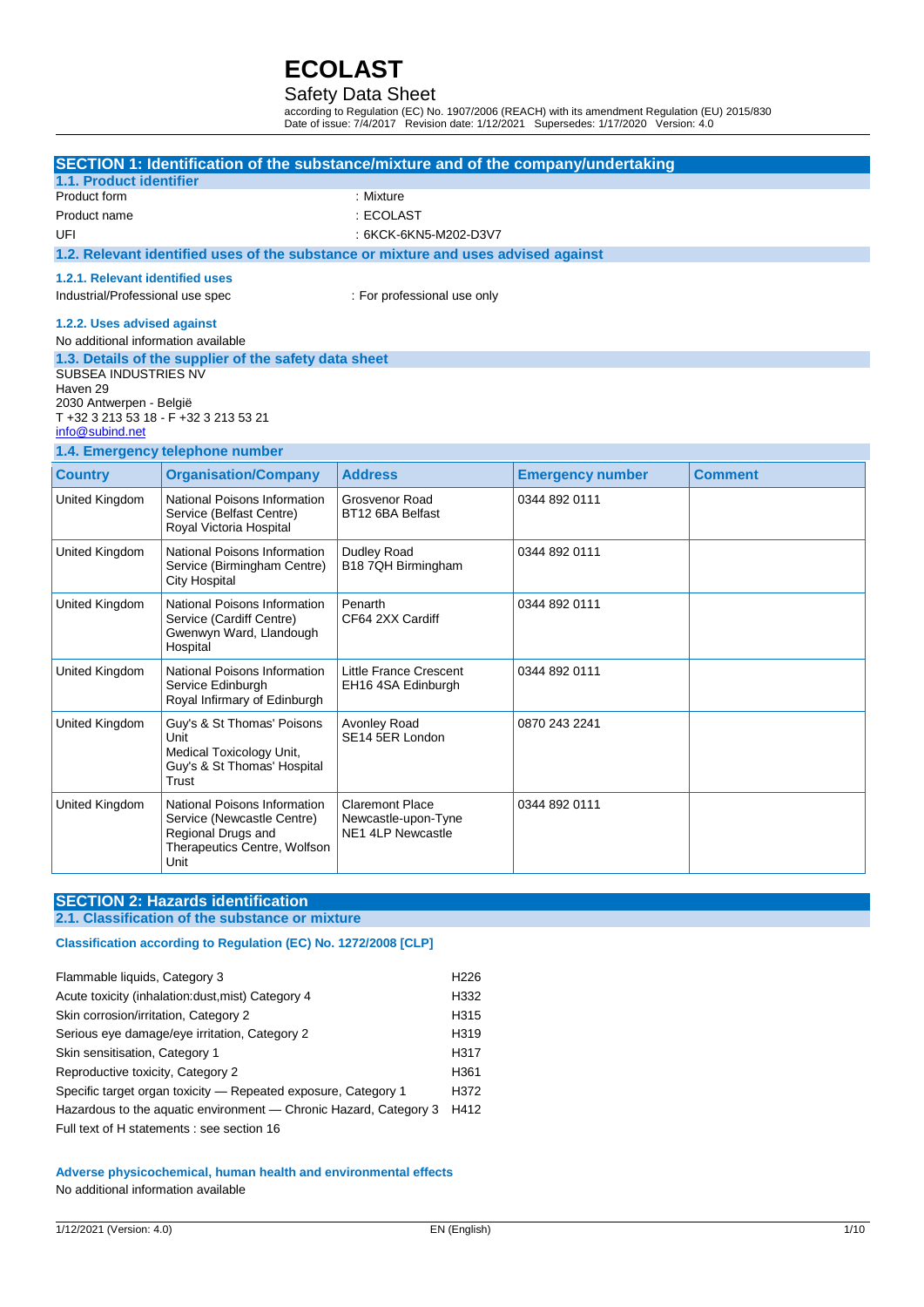Safety Data Sheet

according to Regulation (EC) No. 1907/2006 (REACH) with its amendment Regulation (EU) 2015/830

#### **2.2. Label elements**

| Labelling according to Regulation (EC) No. 1272/2008 [CLP]<br>GHS02<br>GHS07<br>GHS08                                                                                                                                                                                                                                                                                                                                                                                                                                                                                                                                              |
|------------------------------------------------------------------------------------------------------------------------------------------------------------------------------------------------------------------------------------------------------------------------------------------------------------------------------------------------------------------------------------------------------------------------------------------------------------------------------------------------------------------------------------------------------------------------------------------------------------------------------------|
| : Danger                                                                                                                                                                                                                                                                                                                                                                                                                                                                                                                                                                                                                           |
| : styrene; Cobalt(II) 2 ethylhexanoate; Reactiemassa van bis(1,2,2,6,6-pentamethyl-4-<br>piperidyl) sebacat en methyl 1,2,2,6,6-pentamethyl-4-piperidyl sebacate                                                                                                                                                                                                                                                                                                                                                                                                                                                                   |
| : H226 - Flammable liquid and vapour.<br>H315 - Causes skin irritation.<br>H317 - May cause an allergic skin reaction.<br>H319 - Causes serious eye irritation.<br>H332 - Harmful if inhaled.<br>H361 - Suspected of damaging fertility or the unborn child.<br>H372 - Causes damage to organs through prolonged or repeated exposure.<br>H412 - Harmful to aquatic life with long lasting effects.                                                                                                                                                                                                                                |
| : P210 - Keep away from heat, hot surfaces, sparks, open flames and other ignition sources.<br>No smoking.<br>P260 - Do not breathe vapours, mist.<br>P273 - Avoid release to the environment.<br>P280 - Wear protective gloves, eye protection.<br>P312 - Call a doctor if you feel unwell.<br>P333+P313 - If skin irritation or rash occurs: Get medical advice/attention.<br>P337+P313 - If eye irritation persists: Get medical advice/attention.<br>P501 - Dispose of contents and container to hazardous or special waste collection point, in<br>accordance with local, regional, national and/or international regulation. |
|                                                                                                                                                                                                                                                                                                                                                                                                                                                                                                                                                                                                                                    |

#### **2.3. Other hazards**

Contains PBT/vPvB substances >= 0.1% assessed in accordance with REACH Annex XIII

#### **SECTION 3: Composition/information on ingredients**

**3.1. Substances** Not applicable

**3.2. Mixtures**

| <b>Name</b>                                                                                                                  | <b>Product identifier</b>                                                                              | $\frac{9}{6}$ | <b>Classification according to</b><br><b>Regulation (EC) No.</b><br>1272/2008 [CLP]                                                     |
|------------------------------------------------------------------------------------------------------------------------------|--------------------------------------------------------------------------------------------------------|---------------|-----------------------------------------------------------------------------------------------------------------------------------------|
| styrene                                                                                                                      | (CAS-No.) 100-42-5<br>(EC-No.) 202-851-5<br>(EC Index-No.) 601-026-00-0<br>(REACH-no) 01-2119457861-32 | $30 - 40$     | Flam. Lig. 3, H226<br>Repr. 2, H361d<br>Acute Tox. 4 (Inhalation), H332<br>STOT RE 1, H372<br>Skin Irrit. 2, H315<br>Eye Irrit. 2, H319 |
| substance listed as REACH Candidate (2-(2H-<br>benzotriazol-2-yl)-4,6-ditertpentylphenol (UV-328))                           | (CAS-No.) 259793-55-1<br>(EC-No.) 247-384-8                                                            | $1 - 5$       | STOT RE 2, H373<br>Aquatic Chronic 4, H413                                                                                              |
| Cobalt(II) 2 ethylhexanoate                                                                                                  | (CAS-No.) 136-52-7                                                                                     | $0.1 - 1$     | Eye Irrit. 2, H319<br>Skin Sens. 1A, H317<br>Repr. 2, H361<br>Asp. Tox. 1, H304<br>Aquatic Chronic 1, H410                              |
| Reactiemassa van bis(1,2,2,6,6-pentamethyl-4-<br>piperidyl) sebacat en methyl 1,2,2,6,6-pentamethyl-4-<br>piperidyl sebacate | (REACH-no) 01-2119491301-40                                                                            | $0.1 - 1$     | Skin Sens. 1A, H317<br>Aquatic Acute 1, H400<br>Aquatic Chronic 1, H410                                                                 |
| 1,4-dihydroxybenzene; hydroquinone; quinol                                                                                   | (CAS-No.) 123-31-9<br>(EC-No.) 204-617-8<br>(EC Index-No.) 604-005-00-4<br>(REACH-no) 01-2119524016-51 | $0.01 - 0.1$  | Carc. 2, H351<br>Muta. 2. H341<br>Acute Tox. 4 (Oral), H302<br>Eye Dam. 1, H318<br>Skin Sens. 1, H317<br>Aquatic Acute 1, H400 (M=10)   |

Full text of H-statements: see section 16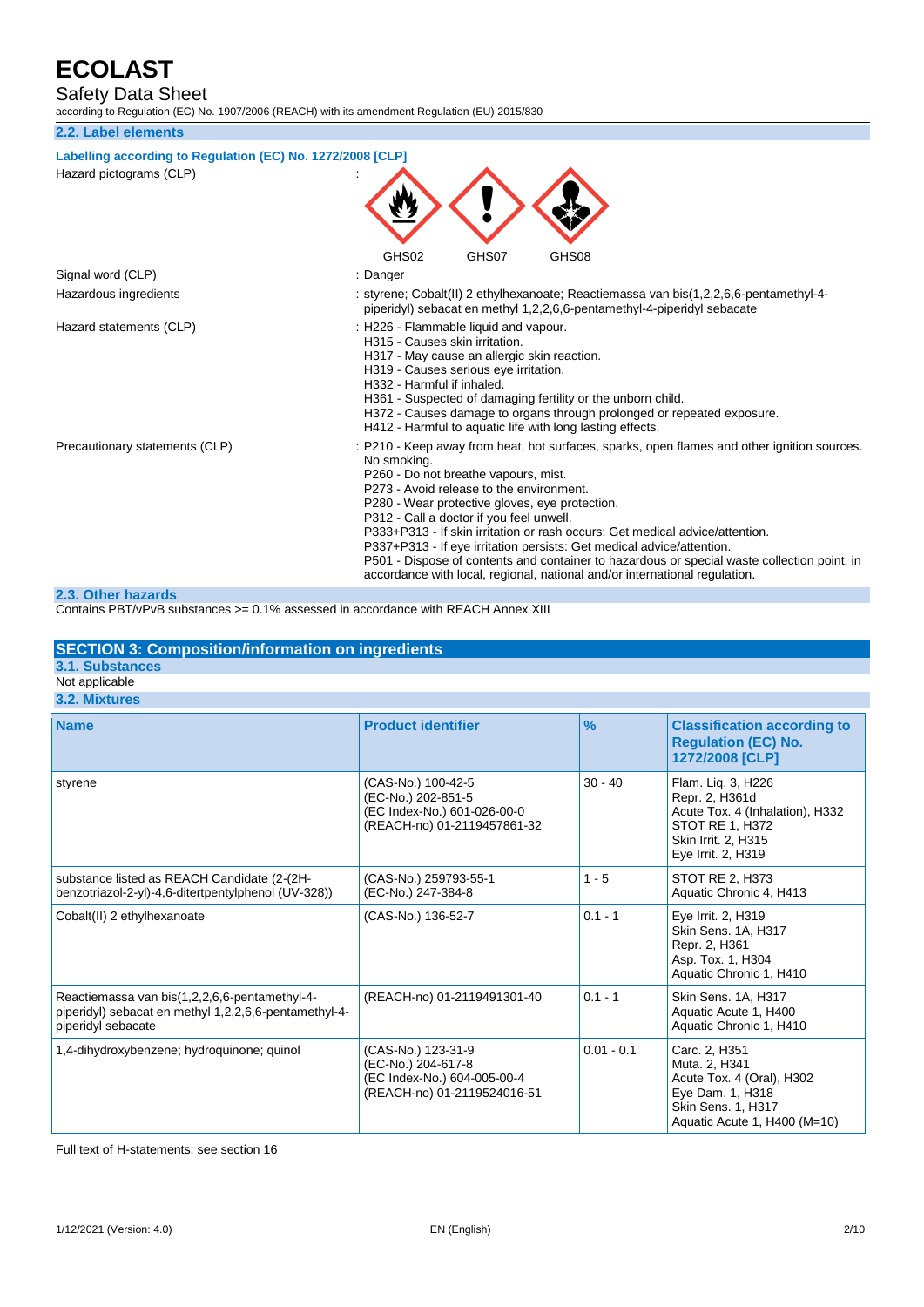## Safety Data Sheet

according to Regulation (EC) No. 1907/2006 (REACH) with its amendment Regulation (EU) 2015/830

| <b>SECTION 4: First aid measures</b>                                            |                                                                                                                                                                                     |
|---------------------------------------------------------------------------------|-------------------------------------------------------------------------------------------------------------------------------------------------------------------------------------|
| 4.1. Description of first aid measures                                          |                                                                                                                                                                                     |
| First-aid measures general                                                      | : Call a poison center or a doctor if you feel unwell. If you feel unwell, seek medical advice<br>(show the label where possible).                                                  |
| First-aid measures after inhalation                                             | : Remove person to fresh air and keep comfortable for breathing.                                                                                                                    |
| First-aid measures after skin contact                                           | : Rinse skin with water/shower. Remove/Take off immediately all contaminated clothing.                                                                                              |
| First-aid measures after eye contact                                            | : Rinse cautiously with water for several minutes. Remove contact lenses, if present and<br>easy to do. Continue rinsing. If eye irritation persists: Get medical advice/attention. |
| First-aid measures after ingestion                                              | : Do NOT induce vomiting. If swallowed, seek medical advice immediately and show this<br>container or label.                                                                        |
| 4.2. Most important symptoms and effects, both acute and delayed                |                                                                                                                                                                                     |
| Symptoms/effects                                                                | : May cause drowsiness or dizziness.                                                                                                                                                |
| Symptoms/effects after skin contact                                             | : Repeated exposure may cause skin dryness or cracking.                                                                                                                             |
| Symptoms/effects after eye contact                                              | : May cause severe irritation.                                                                                                                                                      |
| 4.3. Indication of any immediate medical attention and special treatment needed |                                                                                                                                                                                     |
| Treat symptomatically.                                                          |                                                                                                                                                                                     |

| <b>SECTION 5: Firefighting measures</b>                    |                                                                                                                                             |
|------------------------------------------------------------|---------------------------------------------------------------------------------------------------------------------------------------------|
| 5.1. Extinguishing media                                   |                                                                                                                                             |
| Suitable extinguishing media                               | : Water spray. Dry powder. Foam. Carbon dioxide.                                                                                            |
| 5.2. Special hazards arising from the substance or mixture |                                                                                                                                             |
| Fire hazard                                                | : Flammable liquid and vapour.                                                                                                              |
| Hazardous decomposition products in case of fire           | : Toxic fumes may be released.                                                                                                              |
| 5.3. Advice for firefighters                               |                                                                                                                                             |
| Protection during firefighting                             | : Do not attempt to take action without suitable protective equipment. Self-contained<br>breathing apparatus. Complete protective clothing. |

| <b>SECTION 6: Accidental release measures</b>                            |                                                                                                                                                                |
|--------------------------------------------------------------------------|----------------------------------------------------------------------------------------------------------------------------------------------------------------|
| 6.1. Personal precautions, protective equipment and emergency procedures |                                                                                                                                                                |
| 6.1.1. For non-emergency personnel                                       |                                                                                                                                                                |
| Emergency procedures                                                     | : Ventilate spillage area. No open flames, no sparks, and no smoking. Avoid contact with<br>skin and eyes. Avoid inhalation of product.                        |
| 6.1.2. For emergency responders                                          |                                                                                                                                                                |
| Protective equipment                                                     | : Do not attempt to take action without suitable protective equipment. For further information<br>refer to section 8: "Exposure controls/personal protection". |
| <b>6.2. Environmental precautions</b>                                    |                                                                                                                                                                |
| Avoid release to the environment.                                        |                                                                                                                                                                |
| 6.3. Methods and material for containment and cleaning up                |                                                                                                                                                                |
| Methods for cleaning up                                                  | : Take up liquid spill into absorbent material. Notify authorities if product enters sewers or<br>public waters.                                               |
| Other information                                                        | : Dispose of materials or solid residues at an authorized site.                                                                                                |
| 6.4. Reference to other sections                                         |                                                                                                                                                                |
| For further information refer to section 13.                             |                                                                                                                                                                |

| <b>SECTION 7: Handling and storage</b>                            |                                                                                                                                                                                                                                                                                                                                                                                                                                                                                                             |
|-------------------------------------------------------------------|-------------------------------------------------------------------------------------------------------------------------------------------------------------------------------------------------------------------------------------------------------------------------------------------------------------------------------------------------------------------------------------------------------------------------------------------------------------------------------------------------------------|
| 7.1. Precautions for safe handling                                |                                                                                                                                                                                                                                                                                                                                                                                                                                                                                                             |
| Precautions for safe handling                                     | : Keep away from heat, hot surfaces, sparks, open flames and other ignition sources. No<br>smoking. Ground/bond container and receiving equipment. Use only non-sparking tools.<br>Take precautionary measures against static discharge. Flammable vapours may<br>accumulate in the container. Use explosion-proof equipment. Wear personal protective<br>equipment. Use only outdoors or in a well-ventilated area. Avoid breathing<br>dust/fume/gas/mist/vapours/spray. Avoid contact with skin and eyes. |
| Hygiene measures                                                  | : Do not eat, drink or smoke when using this product. Always wash hands after handling the<br>product.                                                                                                                                                                                                                                                                                                                                                                                                      |
| 7.2. Conditions for safe storage, including any incompatibilities |                                                                                                                                                                                                                                                                                                                                                                                                                                                                                                             |
| <b>Technical measures</b>                                         | : Ground/bond container and receiving equipment.                                                                                                                                                                                                                                                                                                                                                                                                                                                            |
| Storage conditions                                                | : Store in a well-ventilated place. Keep cool. Keep container tightly closed. Store locked up.                                                                                                                                                                                                                                                                                                                                                                                                              |
| 7.3. Specific end use(s)                                          |                                                                                                                                                                                                                                                                                                                                                                                                                                                                                                             |

No additional information available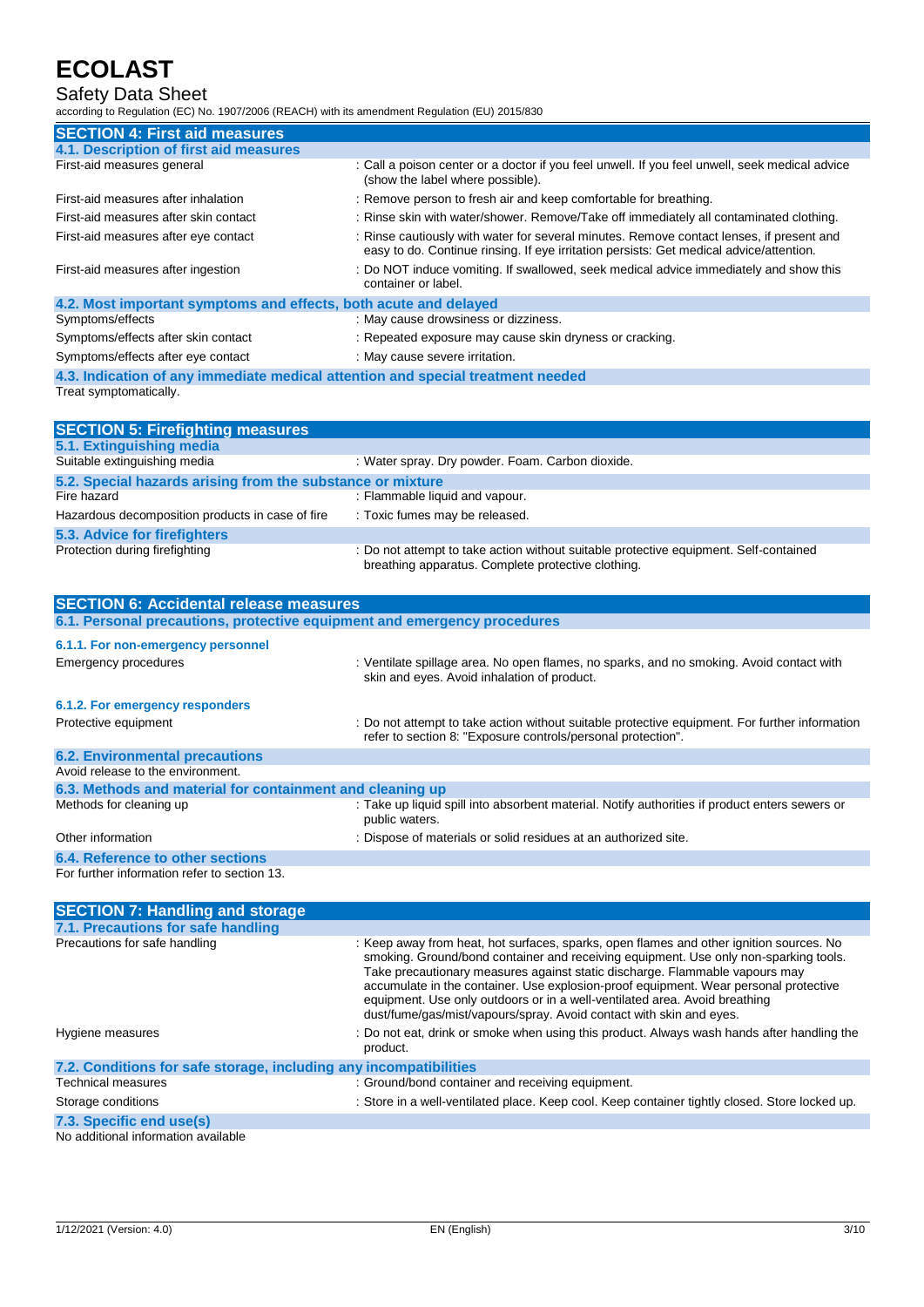### Safety Data Sheet

according to Regulation (EC) No. 1907/2006 (REACH) with its amendment Regulation (EU) 2015/830

| <b>SECTION 8: Exposure controls/personal protection</b><br><b>8.1. Control parameters</b> |                            |  |
|-------------------------------------------------------------------------------------------|----------------------------|--|
| styrene (100-42-5)                                                                        |                            |  |
| <b>DNEL/DMEL (Workers)</b>                                                                |                            |  |
| Acute - systemic effects, inhalation                                                      | $289$ mg/m <sup>3</sup>    |  |
| Acute - local effects, inhalation                                                         | $306$ mg/m <sup>3</sup>    |  |
| Long-term - systemic effects, dermal                                                      | $406$ mg/m <sup>3</sup>    |  |
| Long-term - systemic effects, inhalation                                                  | $85 \text{ mg/m}^3$        |  |
| Cobalt(II) 2 ethylhexanoate (136-52-7)                                                    |                            |  |
| <b>DNEL/DMEL (Workers)</b>                                                                |                            |  |
| Long-term - local effects, inhalation                                                     | $0.2351$ mg/m <sup>3</sup> |  |
| 1,4-dihydroxybenzene; hydroquinone; quinol (123-31-9)                                     |                            |  |
| <b>DNEL/DMEL (Workers)</b>                                                                |                            |  |
| Long-term - systemic effects, dermal                                                      | 128 mg/kg bodyweight/day   |  |
| Long-term - systemic effects, inhalation                                                  | $7 \text{ mg/m}^3$         |  |
| Long-term - local effects, inhalation<br>1 mg/ $m3$                                       |                            |  |
| 8.2. Exposure controls                                                                    |                            |  |

#### **Appropriate engineering controls:**

Provide adequate ventilation. Where reasonably practicable, this should be achieved by the use of local exhaust ventilation and good general extraction.

#### **Materials for protective clothing:**

Wear overalls or long sleeved shirt. (EN 467). Appropriate footwear and any additional skin protection measures should be selected based on the task being performed and the risks involved and should be approved by a specialist before handling this product.

#### **Hand protection:**

There is no one glove material or combination of materials that will give unlimited resistance to any individual or combination of chemicals. The breakthrough time must be greater than the end use time of the product. The instructions and information provided by the glove manufacturer on use, storage, maintenance and replacement must be followed. Gloves should be replaced regularly and if there is any sign of damage to the glove material. Always ensure that gloves are free from defects and that they are stored and used correctly. The performance or effectiveness of the glove may be reduced by physical/chemical damage and poor maintenance. Barrier creams may help to protect the exposed areas of the skin but should not be applied once exposure has occurred. For prolonged or repeated handling, use the following type of gloves: Recommended: > 8 hours (breakthrough time): nitrile rubber. The recommendation for the type or types of glove to use when handling this product is based on information from the following source: EN 374-3 : 2003. The user must check that the final choice of type of glove selected for handling this product is the most appropriate and takes into account the particular conditions of use, as included in the user's risk assessmen.

#### **Eye protection:**

Safety glasses with side shields. (EN166)

#### **Skin and body protection:**

Wash hands, forearms and face thoroughly after handling chemical products, before eating, smoking and using the lavatory and at the end of the working period. Appropriate techniques should be used to remove potentially contaminated clothing. Wash contaminated clothing before reusing. Ensure that eyewash stations and safety showers are close to the workstation location.

#### **Respiratory protection:**

Respirator selection must be based on known or anticipated exposure levels, the hazards of the product and the safe working limits of the selected respirator.Recommended: organic vapour (Type A) and particulate filter (EN 140).

#### **Environmental exposure controls:**

Avoid release to the environment.

| <b>SECTION 9: Physical and chemical properties</b>         |                     |
|------------------------------------------------------------|---------------------|
| 9.1. Information on basic physical and chemical properties |                     |
| Physical state                                             | : Liauid            |
| Colour                                                     | : different colors. |
| Odour                                                      | : characteristic.   |
| Odour threshold                                            | : No data available |
| pH                                                         | : No data available |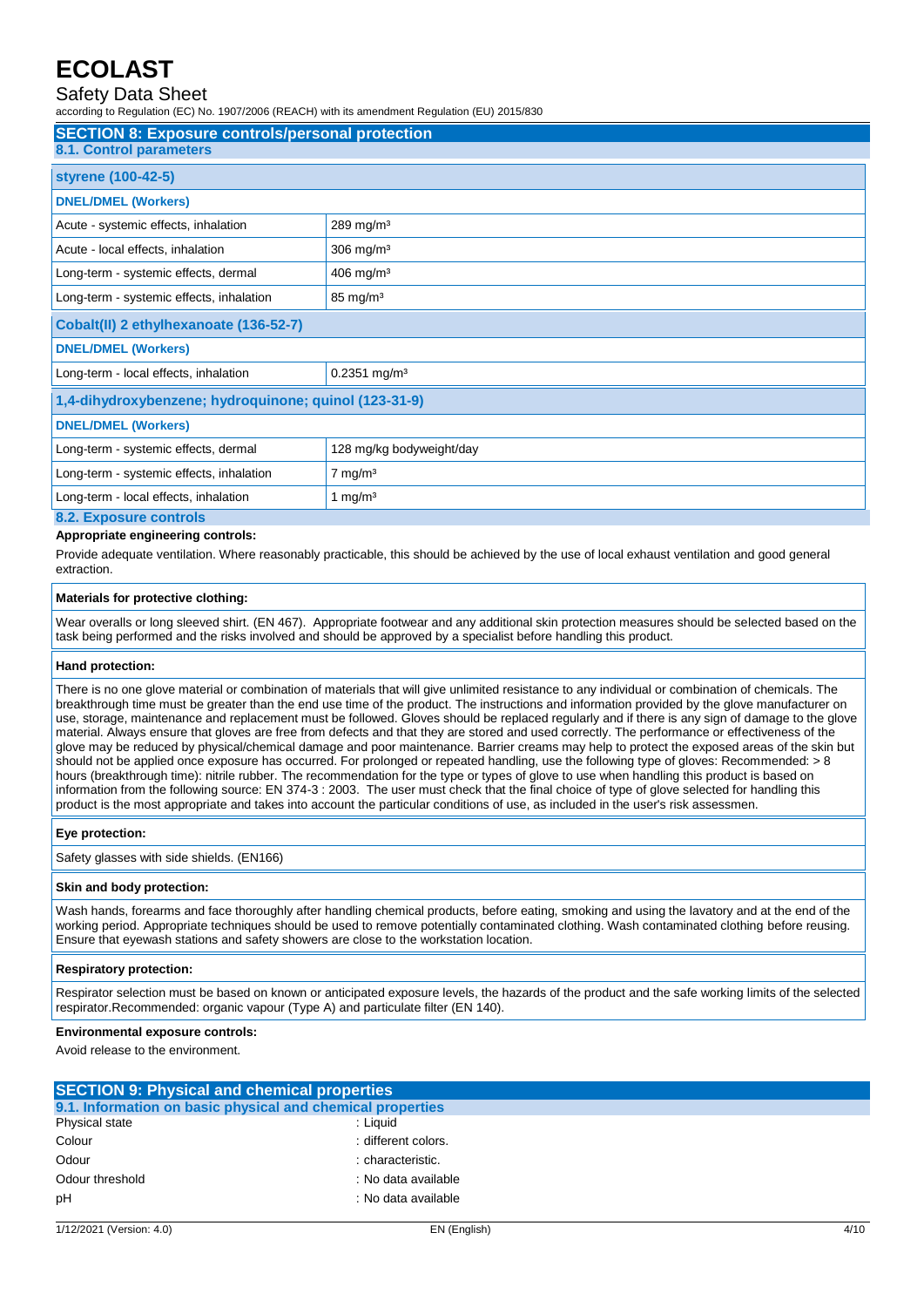### Safety Data Sheet

according to Regulation (EC) No. 1907/2006 (REACH) with its amendment Regulation (EU) 2015/830

| Relative evaporation rate (butylacetate=1) | : No data available |
|--------------------------------------------|---------------------|
| Melting point                              | : Not applicable    |
| Freezing point                             | : No data available |
| Boiling point                              | : No data available |
| Flash point                                | : $\approx$ 31 °C   |
| Auto-ignition temperature                  | : No data available |
| Decomposition temperature                  | : No data available |
| Flammability (solid, gas)                  | : Not applicable    |
| Vapour pressure                            | : No data available |
| Relative vapour density at 20 °C           | : No data available |
| Relative density                           | : No data available |
| Density                                    | : 1.33 g/ml (20°C)  |
| Solubility                                 | : No data available |
| Log Pow                                    | : No data available |
| Viscosity, kinematic                       | : No data available |
| Viscosity, dynamic                         | : No data available |
| Explosive properties                       | : No data available |
| Oxidising properties                       | : No data available |
| <b>Explosive limits</b>                    | : No data available |
| 9.2. Other information                     |                     |
| VOC content                                | : ≈ 480 g/l         |

| <b>SECTION 10: Stability and reactivity</b>                                                          |
|------------------------------------------------------------------------------------------------------|
| <b>10.1. Reactivity</b>                                                                              |
| Flammable liquid and vapour.                                                                         |
| <b>10.2. Chemical stability</b>                                                                      |
| Stable under normal conditions.                                                                      |
| 10.3. Possibility of hazardous reactions                                                             |
| No dangerous reactions known under normal conditions of use.                                         |
| 10.4. Conditions to avoid                                                                            |
| Avoid contact with hot surfaces. Heat. No flames, no sparks. Eliminate all sources of ignition.      |
| 10.5. Incompatible materials                                                                         |
| No additional information available                                                                  |
| 10.6. Hazardous decomposition products                                                               |
| Under normal conditions of storage and use, hazardous decomposition products should not be produced. |

| <b>SECTION 11: Toxicological information</b> |                       |
|----------------------------------------------|-----------------------|
| 11.1. Information on toxicological effects   |                       |
| Acute toxicity (oral)                        | : Not classified      |
| Acute toxicity (dermal)                      | : Not classified      |
| Acute toxicity (inhalation)                  | : Harmful if inhaled. |
| <b>ECOLAST</b>                               |                       |
| ATE CLP (dust, mist)                         | 4.196 mg/l/4h         |

| styrene (100-42-5)                        |               |
|-------------------------------------------|---------------|
| LD50 oral rat                             | 5000 mg/kg    |
| LD50 dermal rat                           | > 2000 mg/kg  |
| LC50 inhalation rat (mg/l)                | 11.8 mg/l/4h  |
| LC50 inhalation rat (Dust/Mist - mg/l/4h) | 1.5 $mq/l/4h$ |

| Cobalt(II) 2 ethylhexanoate (136-52-7)                |              |      |
|-------------------------------------------------------|--------------|------|
| LD50 oral rat                                         | > 2000 mg/kg |      |
|                                                       |              |      |
| 1,4-dihydroxybenzene; hydroquinone; quinol (123-31-9) |              |      |
| LD50 oral rat                                         | 302 mg/kg    |      |
| LD50 dermal                                           | 5970 mg/kg   |      |
| 1/12/2021 (Version: 4.0)                              | EN (English) | 5/10 |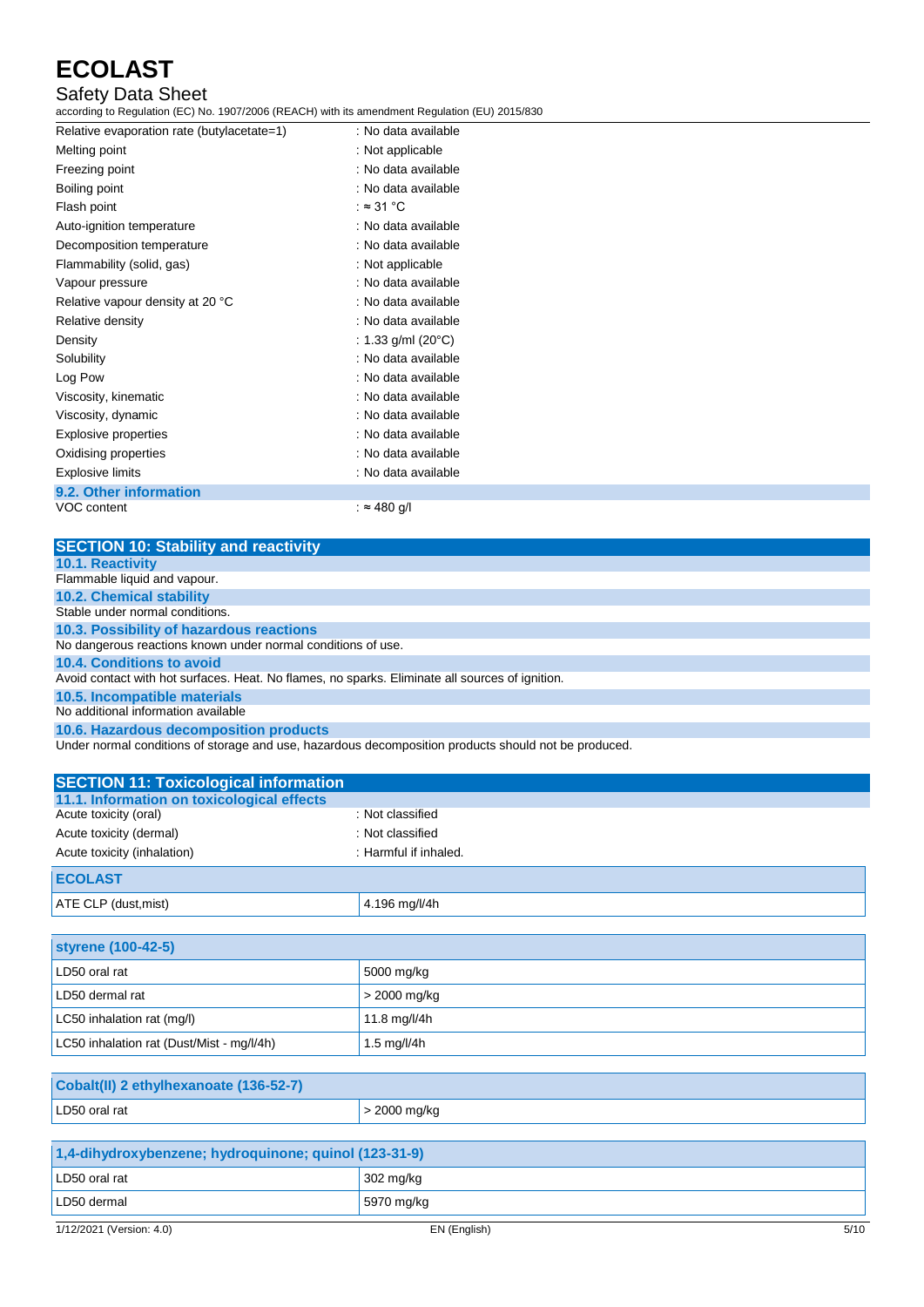## Safety Data Sheet

according to Regulation (EC) No. 1907/2006 (REACH) with its amendment Regulation (EU) 2015/830

| $(259793 - 55 - 1)$        |                           |
|----------------------------|---------------------------|
| LD50 oral rat              | $\vert$ > 2000 mg/kg      |
| LD50 dermal rabbit         | $>$ 2000 mg/kg            |
| LC50 inhalation rat (mg/l) | $> 400$ mg/m <sup>3</sup> |

| Reactiemassa van bis(1,2,2,6,6-pentamethyl-4-piperidyl) sebacat en methyl 1,2,2,6,6-pentamethyl-4-piperidyl sebacate |                                  |  |
|----------------------------------------------------------------------------------------------------------------------|----------------------------------|--|
| LD50 oral rat                                                                                                        | 3230 mg/kg                       |  |
| Skin corrosion/irritation                                                                                            | : No data available              |  |
| Serious eye damage/irritation                                                                                        | : Causes serious eye irritation. |  |
| Respiratory or skin sensitisation                                                                                    | : No data available              |  |
| Germ cell mutagenicity                                                                                               | : No data available              |  |
| Carcinogenicity                                                                                                      | : No data available              |  |
| Reproductive toxicity                                                                                                | : No data available              |  |
| STOT-single exposure                                                                                                 | : Not classified                 |  |
| STOT-repeated exposure                                                                                               | : No data available              |  |
| Aspiration hazard                                                                                                    | : No data available              |  |

| <b>SECTION 12: Ecological information</b> |                                                      |
|-------------------------------------------|------------------------------------------------------|
| <b>12.1. Toxicity</b>                     |                                                      |
| Ecology - general                         | : Harmful to aquatic life with long lasting effects. |
| Acute aquatic toxicity                    | : Not classified                                     |
| Chronic aquatic toxicity                  | : Harmful to aquatic life with long lasting effects. |
| styrene (100-42-5)                        |                                                      |
| LC50 fish 1                               | 4.02 mg/l Pimephales Promelas                        |
| EC50 Daphnia 1                            | 4.7 mg/l Daphnia Magna                               |

| Cobalt(II) 2 ethylhexanoate (136-52-7) |              |
|----------------------------------------|--------------|
| EC50 72h algae $(1)$                   | $0.528$ mg/l |
| $ $ ErC50 (algae)                      | $0.528$ mg/l |

| 1,4-dihydroxybenzene; hydroquinone; quinol (123-31-9) |                                |
|-------------------------------------------------------|--------------------------------|
| LC50 fish 1                                           | 0.638 mg/l Orcorhynchus mykiss |
| LC50 fish 2                                           | 0.47 mg/l Branchydaniorerio    |
| EC50 Daphnia 1                                        | 0.13 mg/l Daphnia magna        |
| EC50 other aquatic organisms 1                        | $0.061$ mg/l                   |
| EC50 72h algae $(2)$                                  | $0.033$ mg/l                   |

| $(259793 - 55 - 1)$  |                                      |
|----------------------|--------------------------------------|
| LC50 fish 1          | $\vert$ > 100 mg/l Brachydanio rerio |
| EC50 Daphnia 1       | $\vert$ > 100 mg/l Daphnia Magna     |
| EC50 72h algae $(1)$ | $> 10$ mg/l                          |

| Reactiemassa van bis(1,2,2,6,6-pentamethyl-4-piperidyl) sebacat en methyl 1,2,2,6,6-pentamethyl-4-piperidyl sebacate |                               |  |
|----------------------------------------------------------------------------------------------------------------------|-------------------------------|--|
| LC50 fish 1                                                                                                          | 0.97 mg/l Lepomis Macrochirus |  |
| EC50 Daphnia 1                                                                                                       | 20 mg/l Daphnia Magna         |  |
| 12.2. Persistence and degradability<br>No additional information available                                           |                               |  |
| 12.3. Bioaccumulative potential<br>No additional information available                                               |                               |  |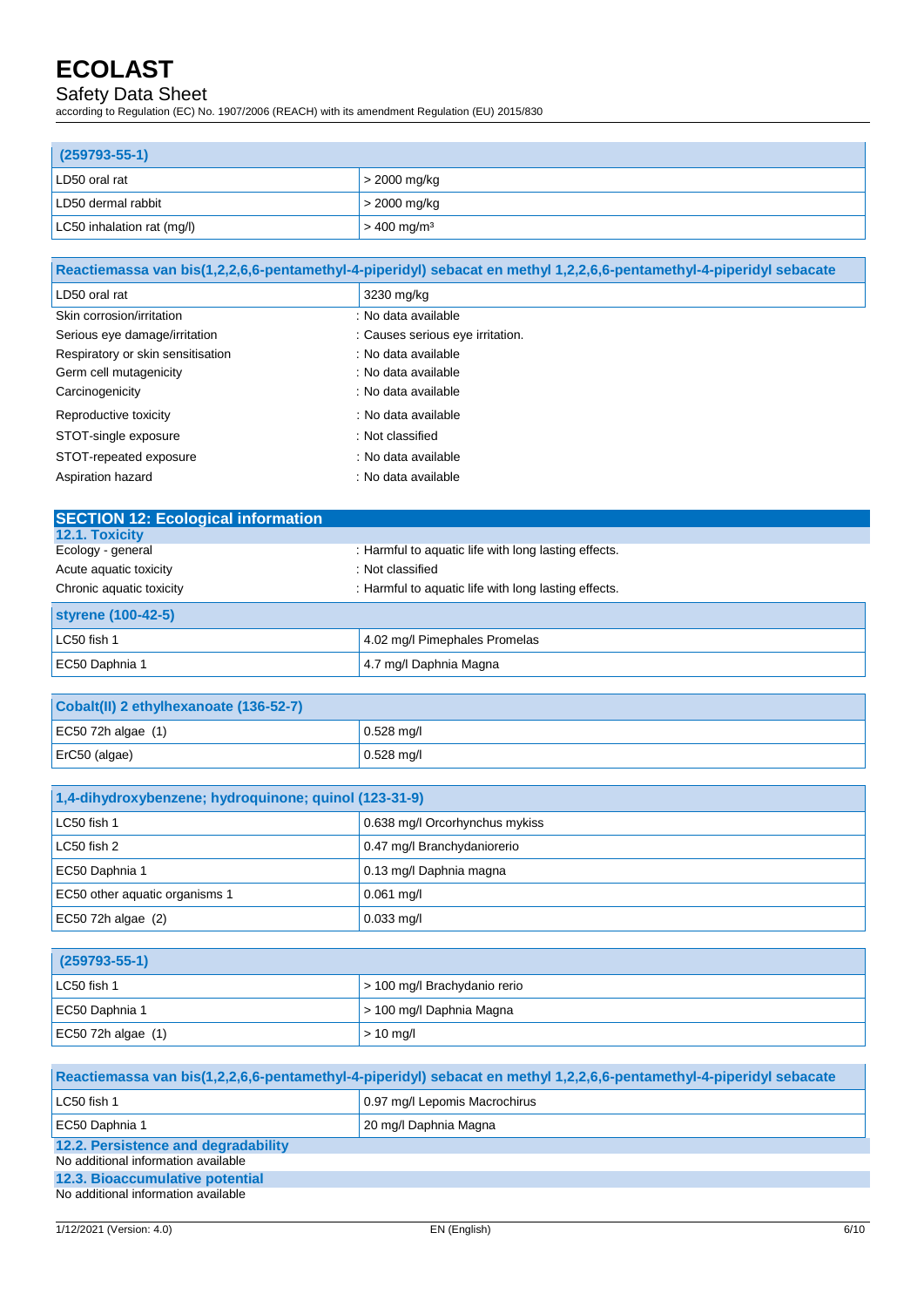### Safety Data Sheet

according to Regulation (EC) No. 1907/2006 (REACH) with its amendment Regulation (EU) 2015/830

| 12.4. Mobility in soil                   |                                                                                                                                                                 |
|------------------------------------------|-----------------------------------------------------------------------------------------------------------------------------------------------------------------|
| No additional information available      |                                                                                                                                                                 |
| 12.5. Results of PBT and vPvB assessment |                                                                                                                                                                 |
| <b>Component</b>                         |                                                                                                                                                                 |
| $(259793-55-1)$                          | This substance/mixture meets the PBT criteria of REACH regulation, annex XIII<br>This substance/mixture meets the vPvB criteria of REACH regulation, annex XIII |
| 12.6. Other adverse effects              |                                                                                                                                                                 |
| No additional information available      |                                                                                                                                                                 |

**SECTION 13: Disposal considerations 13.1. Waste treatment methods** Regional legislation (waste) : Disposal must be done according to official regulations. Waste treatment methods : The generation of waste should be avoided or minimized wherever possible. Significant quantities of waste product residuesshould not be disposed of via foul sewer but processed in a suitable effluent treatment plant. Dispose of surplus and non-recyclable products via a licensed waste contractor. Disposal of this product, solutions and any by-products should at all times comply with the requirements of environmental protection and waste disposal legislation and any regional local authority requirements. Sewage disposal recommendations : The generation of waste should be avoided or minimized whenever possible. Waste packaging should be recycled; Incineration or landfill should only be considered when recycling is not feasable. This material and his container must be disposed of in a safe way. Empty containers or liners may retain some product residues. Avoid dispersal of spilled material and runoff and contact with soil, waterways, drains and sewers. Product/Packaging disposal recommendations : The European Waste Catalogue classification of this product, when disposed of as waste is 08 0111: waste paint and varnish containing organic solvents or other dangerous substances. Additional information **interval in the container.** : Flammable vapours may accumulate in the container. Ecology - waste materials : This product is regarded as hazardous waste as defined by EU Directive 91/689/EEC.

| <b>SECTION 14: Transport information</b> |                                |
|------------------------------------------|--------------------------------|
| In accordance with ADR / IATA / IMDG     |                                |
| 14.1. UN number                          |                                |
| UN-No. (ADR)                             | : UN 1263                      |
| UN-No. (IMDG)                            | : UN 1263                      |
| UN-No. (IATA)                            | : UN 1263                      |
| 14.2. UN proper shipping name            |                                |
| Proper Shipping Name (ADR)               | : PAINT                        |
| Proper Shipping Name (IMDG)              | : PAINT                        |
| Proper Shipping Name (IATA)              | : Paint                        |
| Transport document description (ADR)     | : UN 1263 PAINT, 3, III, (D/E) |
| Transport document description (IMDG)    | : UN 1263 PAINT, 3, III        |
| Transport document description (IATA)    | : UN 1263 Paint, 3, III        |
| 14.3. Transport hazard class(es)         |                                |
| <b>ADR</b>                               |                                |
| Transport hazard class(es) (ADR)         | $\therefore$ 3                 |
| Danger labels (ADR)                      | : 3                            |
|                                          |                                |
| <b>IMDG</b>                              |                                |
| Transport hazard class(es) (IMDG)        | :3                             |
| Danger labels (IMDG)                     | :3                             |
|                                          |                                |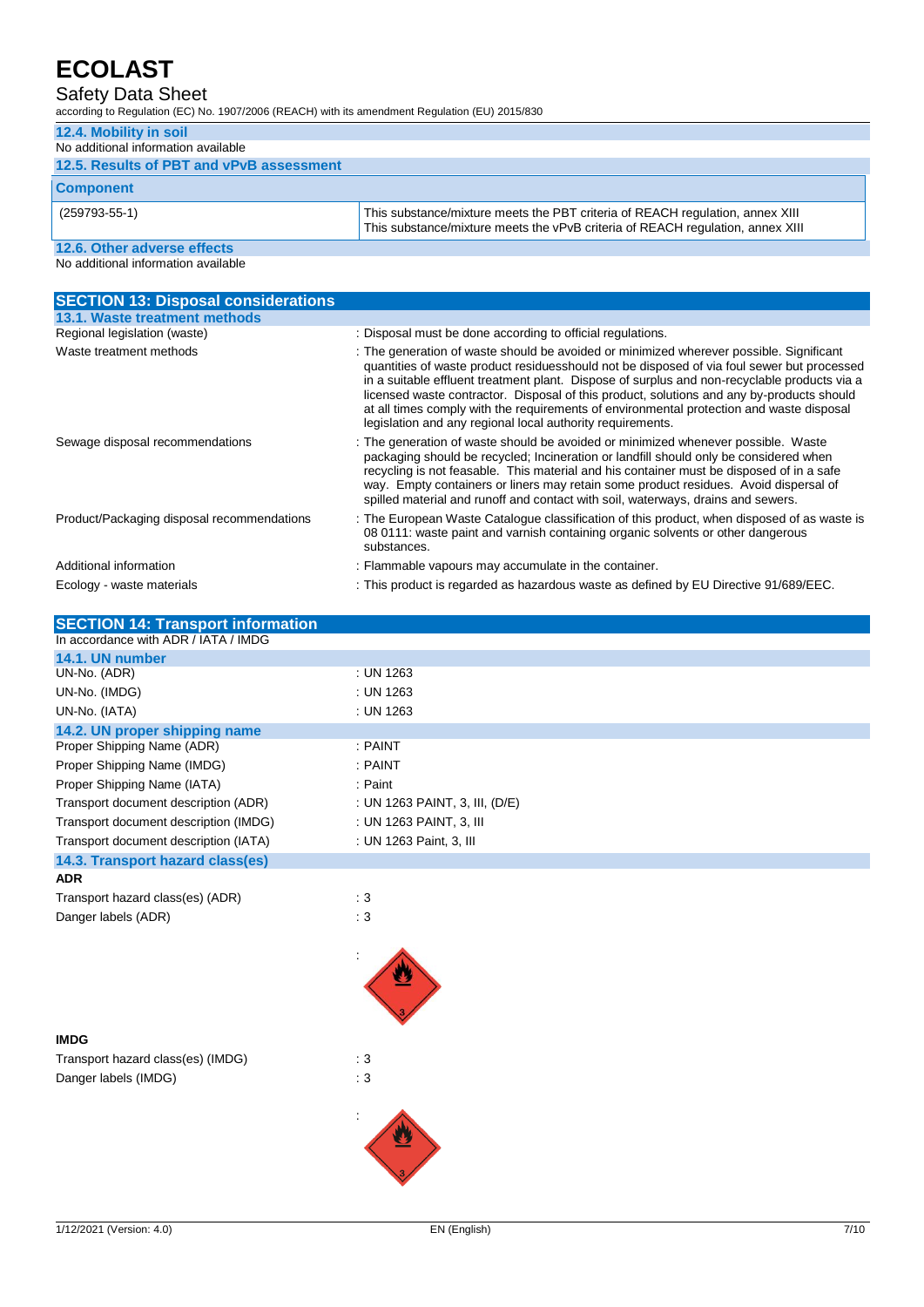### Safety Data Sheet

according to Regulation (EC) No. 1907/2006 (REACH) with its amendment Regulation (EU) 2015/830

| <b>IATA</b>                                                  |                                          |
|--------------------------------------------------------------|------------------------------------------|
| Transport hazard class(es) (IATA)                            | $\therefore$ 3                           |
| Hazard labels (IATA)                                         | $\therefore$ 3                           |
|                                                              |                                          |
|                                                              |                                          |
|                                                              |                                          |
|                                                              |                                          |
|                                                              |                                          |
|                                                              |                                          |
| 14.4. Packing group                                          |                                          |
| Packing group (ADR)                                          | $\pm$ III                                |
| Packing group (IMDG)                                         | $\pm$ III                                |
| Packing group (IATA)                                         | $\pm$ III                                |
| <b>14.5. Environmental hazards</b>                           |                                          |
| Dangerous for the environment                                | : No                                     |
| Marine pollutant                                             | : No                                     |
| Other information                                            | : No supplementary information available |
| 14.6. Special precautions for user                           |                                          |
| <b>Overland transport</b>                                    |                                          |
| Classification code (ADR)                                    | : F1                                     |
| Special provisions (ADR)                                     | : 163, 640E, 650                         |
| Limited quantities (ADR)                                     | : 51                                     |
| Excepted quantities (ADR)                                    | : E1                                     |
| Packing instructions (ADR)                                   | : P001, IBC03, LP01, R001                |
| Special packing provisions (ADR)                             | $:$ PP1                                  |
| Mixed packing provisions (ADR)                               | : MP19                                   |
| Portable tank and bulk container instructions                | : T2                                     |
| (ADR)                                                        |                                          |
| Portable tank and bulk container special provisions<br>(ADR) | : TP1, TP29                              |
| Tank code (ADR)                                              | : LGBF                                   |
| Vehicle for tank carriage                                    | : FL                                     |
| Transport category (ADR)                                     | : 3                                      |
| Special provisions for carriage - Packages (ADR)             | : V12                                    |
| Special provisions for carriage - Operation (ADR)            | $:$ S <sub>2</sub>                       |
| Hazard identification number (Kemler No.)                    | :30                                      |
| Orange plates                                                | 30                                       |
|                                                              | 1263                                     |
| Tunnel restriction code (ADR)                                | : D/E                                    |
| EAC code                                                     | $\cdot$ $\cdot$ 3YE                      |
| <b>Transport by sea</b>                                      |                                          |
| Special provisions (IMDG)                                    | : 163, 223, 955                          |
| Limited quantities (IMDG)                                    | :5L                                      |
| Excepted quantities (IMDG)                                   | : E1                                     |
| Packing instructions (IMDG)                                  | : P001, LP01                             |
| Special packing provisions (IMDG)                            | $:$ PP1                                  |
| IBC packing instructions (IMDG)                              | : IBC03                                  |
| Tank instructions (IMDG)                                     | : T2                                     |
|                                                              |                                          |
| Tank special provisions (IMDG)                               | : TP1, TP29                              |
| EmS-No. (Fire)                                               | $: F-E$                                  |
| EmS-No. (Spillage)                                           | $: S-E$                                  |
| Stowage category (IMDG)                                      | : A                                      |
| Air transport                                                |                                          |
| PCA Excepted quantities (IATA)                               | $\div$ E1                                |
| PCA Limited quantities (IATA)                                | :Y344                                    |
| PCA limited quantity max net quantity (IATA)                 | : 10L                                    |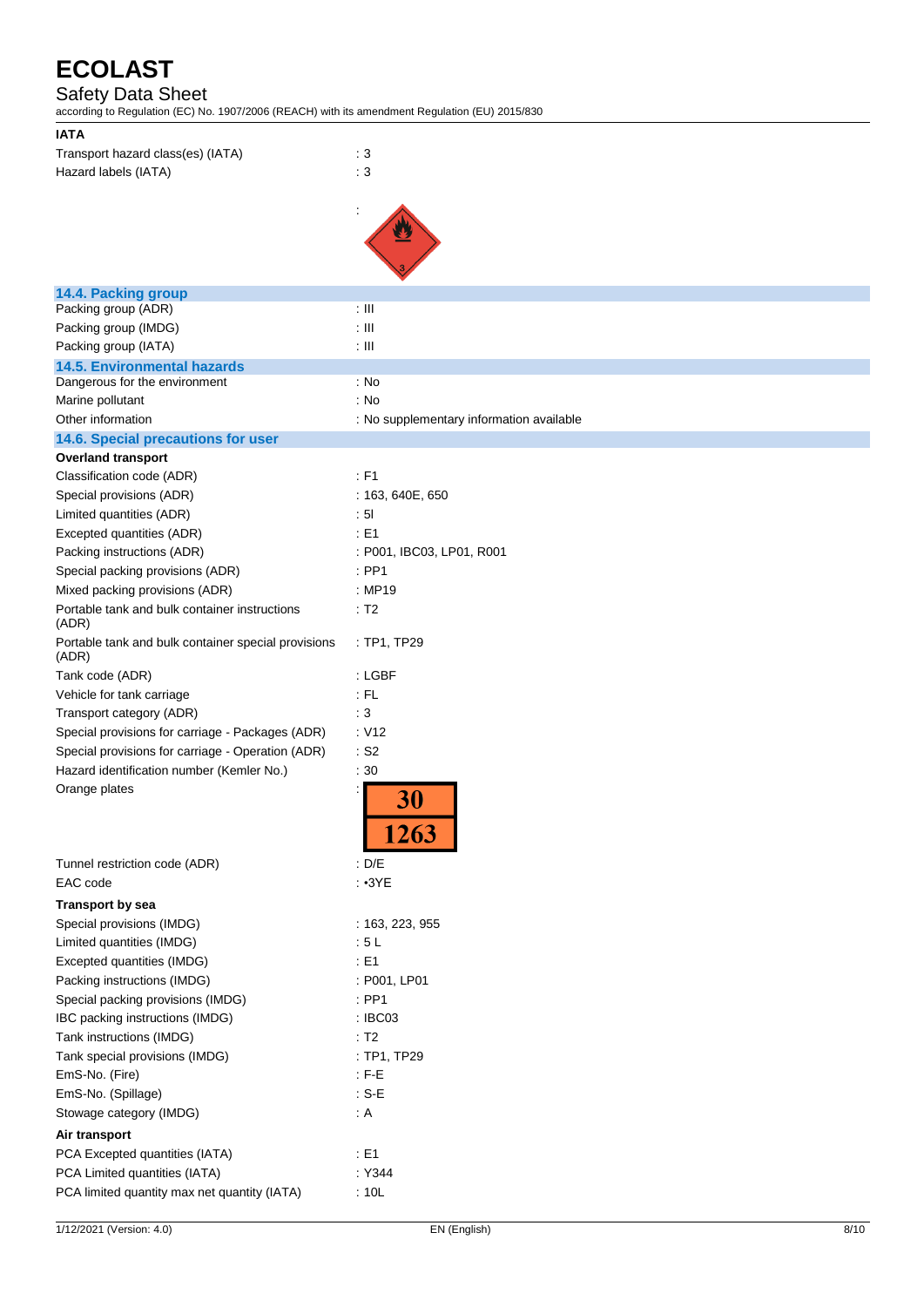### Safety Data Sheet

according to Regulation (EC) No. 1907/2006 (REACH) with its amendment Regulation (EU) 2015/830

| PCA packing instructions (IATA) | :355            |
|---------------------------------|-----------------|
| PCA max net quantity (IATA)     | :60L            |
| CAO packing instructions (IATA) | : 366           |
| CAO max net quantity (IATA)     | :220L           |
| Special provisions (IATA)       | : A3, A72, A192 |
| ERG code (IATA)                 | :3L             |

**14.7. Transport in bulk according to Annex II of Marpol and the IBC Code**

Not applicable

#### **SECTION 15: Regulatory information**

**15.1. Safety, health and environmental regulations/legislation specific for the substance or mixture**

#### **15.1.1. EU-Regulations**

Contains no REACH substances with Annex XVII restrictions

Contains a substance on the REACH candidate list in concentration ≥ 0.1% or with a lower specific limit: 2-(2H-benzotriazol-2-yl)-4,6 ditertpentylphenol (UV-328) (EC 247-384-8, CAS 259793-55-1)

Contains no REACH Annex XIV substances

Contains no substance subject to REGULATION (EU) No 649/2012 OF THE EUROPEAN PARLIAMENT AND OF THE COUNCIL of 4 July 2012 concerning the export and import of hazardous chemicals.

Substance(s) are not subject to Regulation (EC) No 850/2004 of the European Parliament and of the Council of 29 April 2004 on persistent organic pollutants and amending Directive 79/117/EEC.

| VOC content                                                   | : ≈ 480 a/l                                                                                                                                                                                                                                                                                               |
|---------------------------------------------------------------|-----------------------------------------------------------------------------------------------------------------------------------------------------------------------------------------------------------------------------------------------------------------------------------------------------------|
| Other information, restriction and prohibition<br>regulations | : This product contains (a) substance(s) included on the candidate list according to article 59<br>$(1.10)$ of regulation EC No. 1907/2006 ('REACH') in a concentration equal or above 0.1%<br>w/w.<br>2-(2H-Benzotriazol-2-yl)-4,6-ditertpentylphenol<br>CAS Number: 25973-55-1<br>EC-Number: 247-384-8. |

#### **15.1.2. National regulations**

No additional information available

**15.2. Chemical safety assessment**

No chemical safety assessment has been carried out

### **SECTION 16: Other information**

| Full text of H- and EUH-statements: |                                                                   |  |
|-------------------------------------|-------------------------------------------------------------------|--|
| Acute Tox. 4 (Inhalation)           | Acute toxicity (inhal.), Category 4                               |  |
| Acute Tox. 4 (Oral)                 | Acute toxicity (oral), Category 4                                 |  |
| Aquatic Acute 1                     | Hazardous to the aquatic environment - Acute Hazard, Category 1   |  |
| Aquatic Chronic 1                   | Hazardous to the aquatic environment - Chronic Hazard, Category 1 |  |
| Aquatic Chronic 4                   | Hazardous to the aquatic environment - Chronic Hazard, Category 4 |  |
| Asp. Tox. 1                         | Aspiration hazard, Category 1                                     |  |
| Carc. 2                             | Carcinogenicity, Category 2                                       |  |
| Eye Dam. 1                          | Serious eye damage/eye irritation, Category 1                     |  |
| Eye Irrit. 2                        | Serious eye damage/eye irritation, Category 2                     |  |
| Flam. Liq. 3                        | Flammable liquids, Category 3                                     |  |
| Muta <sub>.2</sub>                  | Germ cell mutagenicity, Category 2                                |  |
| Repr. 2                             | Reproductive toxicity, Category 2                                 |  |
| Repr. 2                             | Reproductive toxicity, Category 2                                 |  |
| Skin Irrit. 2                       | Skin corrosion/irritation, Category 2                             |  |
| Skin Sens. 1                        | Skin sensitisation, Category 1                                    |  |
| Skin Sens, 1A                       | Skin sensitisation, category 1A                                   |  |
| STOT RE 1                           | Specific target organ toxicity – Repeated exposure, Category 1    |  |
| STOT RE <sub>2</sub>                | Specific target organ toxicity – Repeated exposure, Category 2    |  |